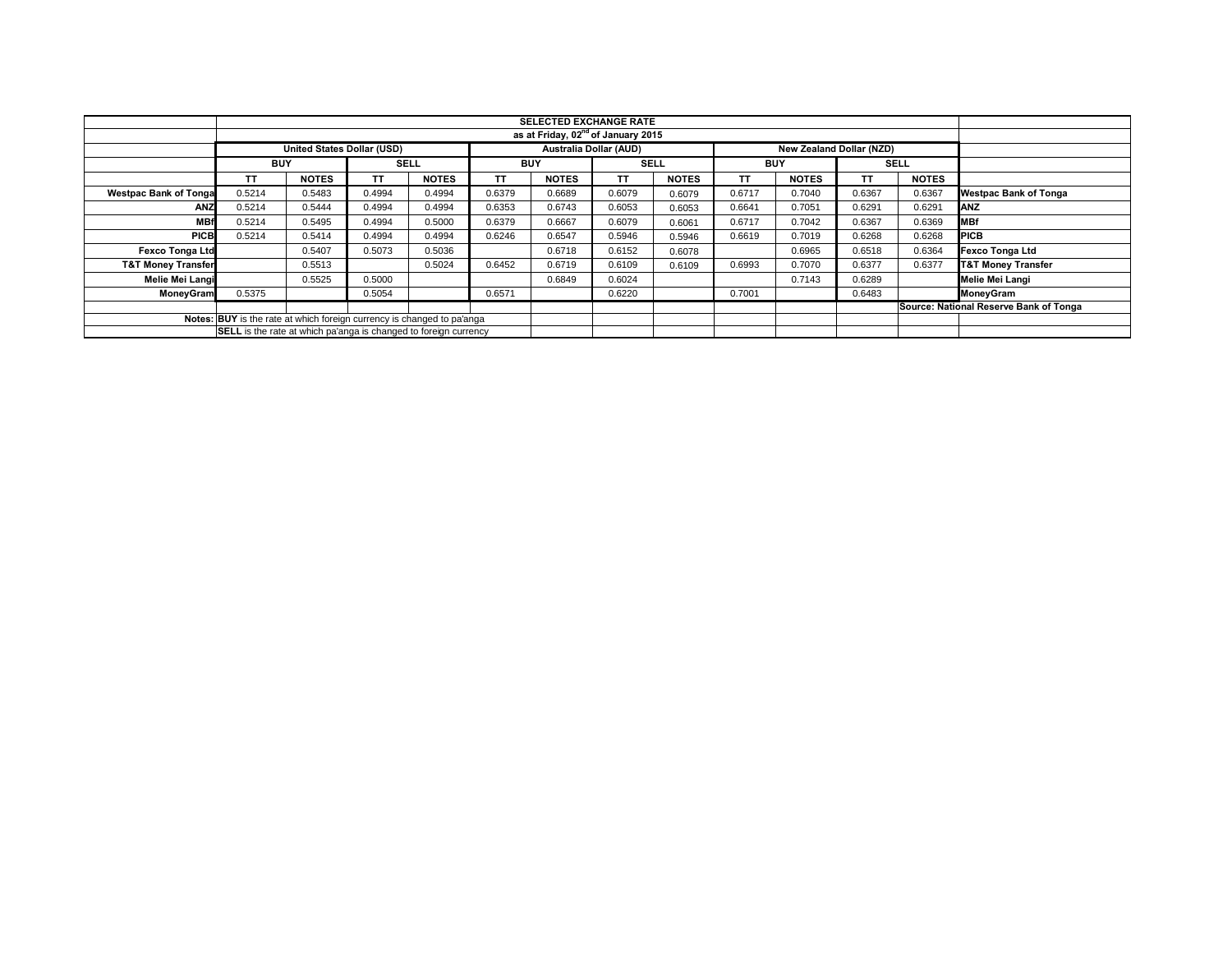|                               | <b>SELECTED EXCHANGE RATE</b>                                           |                                   |             |              |                               |              |             |              |            |                                 |             |              |                                        |
|-------------------------------|-------------------------------------------------------------------------|-----------------------------------|-------------|--------------|-------------------------------|--------------|-------------|--------------|------------|---------------------------------|-------------|--------------|----------------------------------------|
|                               |                                                                         |                                   |             |              |                               |              |             |              |            |                                 |             |              |                                        |
|                               |                                                                         |                                   |             |              |                               |              |             |              |            |                                 |             |              |                                        |
|                               |                                                                         | <b>United States Dollar (USD)</b> |             |              | <b>Australia Dollar (AUD)</b> |              |             |              |            | <b>New Zealand Dollar (NZD)</b> |             |              |                                        |
|                               | <b>BUY</b>                                                              |                                   | <b>SELL</b> |              | <b>BUY</b>                    |              | <b>SELL</b> |              | <b>BUY</b> |                                 | <b>SELL</b> |              |                                        |
|                               | ΤТ                                                                      | <b>NOTES</b>                      | <b>TT</b>   | <b>NOTES</b> | тт                            | <b>NOTES</b> | тт          | <b>NOTES</b> | тт         | <b>NOTES</b>                    | тτ          | <b>NOTES</b> |                                        |
| <b>Westpac Bank of Tongal</b> | 0.5220                                                                  | 0.5489                            | 0.5000      | 0.5000       | 0.6360                        | 0.6670       | 0.6060      | 0.6060       | 0.6703     | 0.7026                          | 0.6353      | 0.6353       | <b>Westpac Bank of Tonga</b>           |
| <b>ANZ</b>                    | 0.5220                                                                  | 0.5450                            | 0.5000      | 0.6306       | 0.6696                        | 0.6006       | 0.6634      | 0.7044       | 0.6634     | 0.7044                          | 0.6284      | 0.6284       | <b>IANZ</b>                            |
| <b>MBf</b>                    | 0.5220                                                                  | 0.5495                            | 0.5000      | 0.5000       | 0.6360                        | 0.6667       | 0.6060      | 0.6061       | 0.6703     | 0.7042                          | 0.6353      | 0.6369       | <b>MBf</b>                             |
| <b>PICB</b>                   | 0.5220                                                                  | 0.5420                            | 0.5000      | 0.5000       | 0.6333                        | 0.6633       | 0.6033      | 0.6033       | 0.6717     | 0.7117                          | 0.6367      | 0.6367       | <b>IPICB</b>                           |
| <b>Fexco Tonga Ltd</b>        |                                                                         | 0.5413                            | 0.5074      | 0.5042       |                               | 0.6669       | 0.6141      | 0.6033       |            | 0.6957                          | 0.6510      | 0.6357       | <b>Fexco Tonga Ltd</b>                 |
| Rowena                        |                                                                         | 0.5650                            | 0.5155      |              | 0.6536                        | 0.6897       | 0.6250      |              | 0.6944     | 0.7246                          | 0.6536      |              | Rowena                                 |
| Melie Mei Langi               |                                                                         | 0.5556                            | 0.5000      |              |                               | 0.6757       | 0.6061      |              |            | 0.7143                          | 0.6369      |              | Melie Mei Langi                        |
| <b>MonevGram</b>              | 0.5337                                                                  |                                   | 0.5018      |              | 0.6505                        |              | 0.6158      |              | 0.6939     |                                 | 0.6426      |              | MoneyGram                              |
|                               |                                                                         |                                   |             |              |                               |              |             |              |            |                                 |             |              | Source: National Reserve Bank of Tonga |
|                               | Notes: BUY is the rate at which foreign currency is changed to pa'anga  |                                   |             |              |                               |              |             |              |            |                                 |             |              |                                        |
|                               | <b>SELL</b> is the rate at which pa'anga is changed to foreign currency |                                   |             |              |                               |              |             |              |            |                                 |             |              |                                        |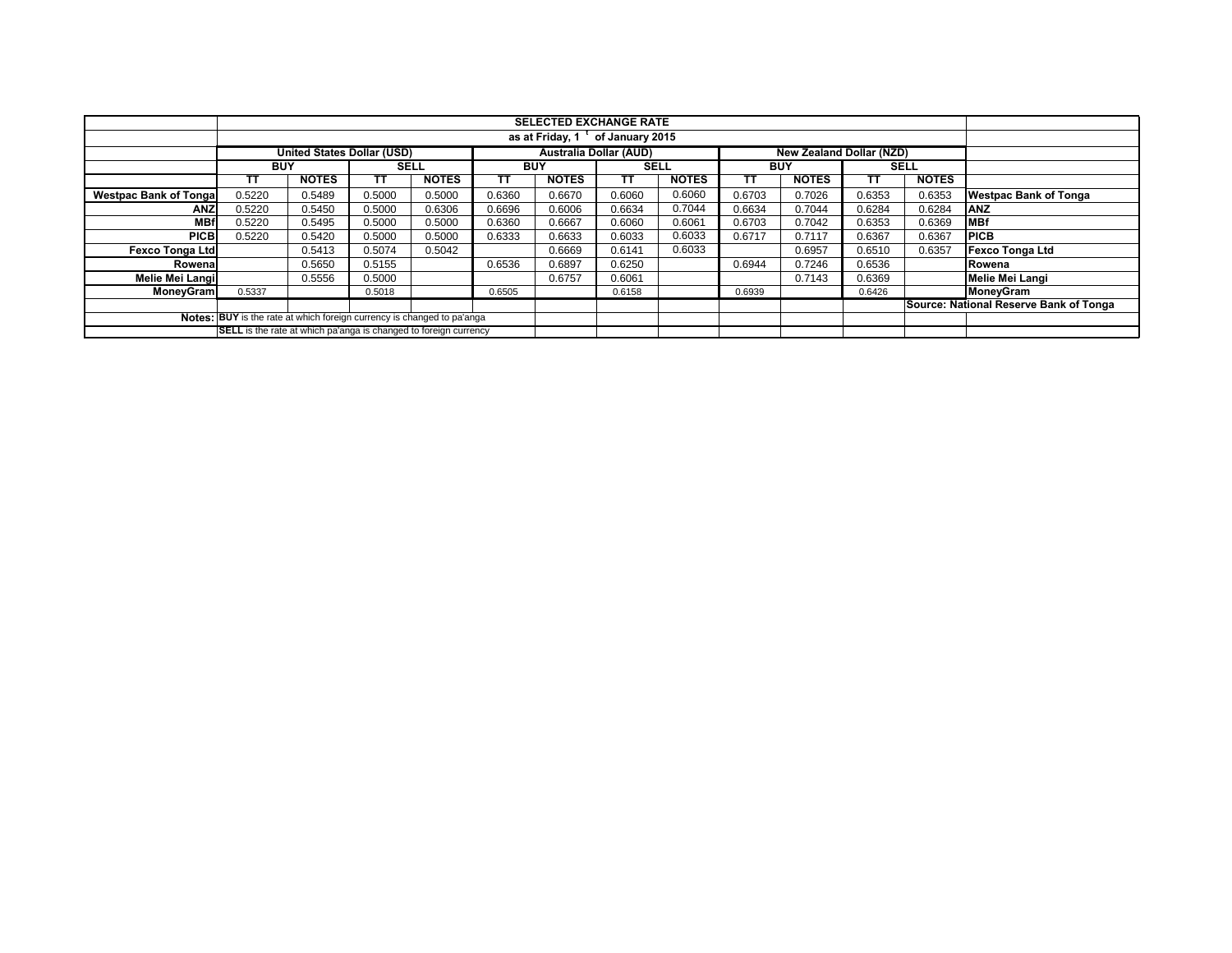|                                                                        | <b>SELECTED EXCHANGE RATE</b>                                           |                            |             |              |            |                                              |        |              |            |                                 |             |              |                                        |
|------------------------------------------------------------------------|-------------------------------------------------------------------------|----------------------------|-------------|--------------|------------|----------------------------------------------|--------|--------------|------------|---------------------------------|-------------|--------------|----------------------------------------|
|                                                                        |                                                                         |                            |             |              |            | as at Friday, 2 <sup>t</sup> of January 2015 |        |              |            |                                 |             |              |                                        |
|                                                                        |                                                                         |                            |             |              |            |                                              |        |              |            |                                 |             |              |                                        |
|                                                                        |                                                                         | United States Dollar (USD) |             |              |            | <b>Australia Dollar (AUD)</b>                |        |              |            | <b>New Zealand Dollar (NZD)</b> |             |              |                                        |
|                                                                        | <b>BUY</b>                                                              |                            | <b>SELL</b> |              | <b>BUY</b> |                                              | SELL   |              | <b>BUY</b> |                                 | <b>SELL</b> |              |                                        |
|                                                                        | TΤ                                                                      | <b>NOTES</b>               | TΤ          | <b>NOTES</b> | TΤ         | <b>NOTES</b>                                 | ΤT     | <b>NOTES</b> | ТT         | <b>NOTES</b>                    | ΤT          | <b>NOTES</b> |                                        |
| <b>Westpac Bank of Tongal</b>                                          | 0.5155                                                                  | 0.5424                     | 0.4935      | 0.4935       | 0.6388     | 0.6698                                       | 0.6088 | 0.6088       | 0.6889     | 0.7212                          | 0.6539      | 0.6539       | <b>Westpac Bank of Tonga</b>           |
| ANZ                                                                    | 0.5155                                                                  | 0.5385                     | 0.4935      | 0.6306       | 0.6353     | 0.6743                                       | 0.6053 | 0.7044       | 0.6814     | 0.7224                          | 0.6464      | 0.6464       | <b>ANZ</b>                             |
| <b>MBf</b>                                                             | 0.5155                                                                  | 0.5435                     | 0.4935      | 0.4926       | 0.6388     | 0.6711                                       | 0.6088 | 0.6098       | 0.6889     | 0.7194                          | 0.6539      | 0.6536       | <b>MBf</b>                             |
| <b>PICB</b>                                                            | 0.5155                                                                  | 0.5355                     | 0.4935      | 0.4935       | 0.6207     | 0.6507                                       | 0.5907 | 0.5907       | 0.6757     | 0.7157                          | 0.6407      | 0.6407       | <b>PICB</b>                            |
| <b>Fexco Tonga Ltd</b>                                                 |                                                                         | 0.5346                     | 0.5020      | 0.4979       |            | 0.6718                                       | 0.6158 | 0.6078       |            | 0.7145                          | 0.6676      | 0.6529       | <b>Fexco Tonga Ltd</b>                 |
| Rowena                                                                 |                                                                         | 0.6711                     |             | 0.5076       | 0.6536     | 0.6897                                       |        | 0.6289       | 0.6993     | 0.7463                          |             | 0.6757       | Rowena                                 |
| <b>T&amp;T Money Transfer</b>                                          |                                                                         | 0.5454                     |             | 0.4965       | 0.6452     | 0.6728                                       | 0.6118 | 0.6118       | 0.6944     | 0.7242                          | 0.6549      | 0.6549       | <b>T&amp;T Money Transfer</b>          |
| Jones Travel Ltd                                                       |                                                                         | 0.5654                     |             | 0.4700       |            | 0.7080                                       |        | 0.5765       |            | 0.7585                          |             | 0.6156       | Jones Travel Ltd                       |
| MoneyGram                                                              | 0.5329                                                                  |                            | 0.5010      |              | 0.6637     |                                              | 0.6283 |              | 0.7217     |                                 | 0.6684      |              | MoneyGram                              |
|                                                                        |                                                                         |                            |             |              |            |                                              |        |              |            |                                 |             |              | Source: National Reserve Bank of Tonga |
| Notes: BUY is the rate at which foreign currency is changed to pa'anga |                                                                         |                            |             |              |            |                                              |        |              |            |                                 |             |              |                                        |
|                                                                        | <b>SELL</b> is the rate at which pa'anga is changed to foreign currency |                            |             |              |            |                                              |        |              |            |                                 |             |              |                                        |